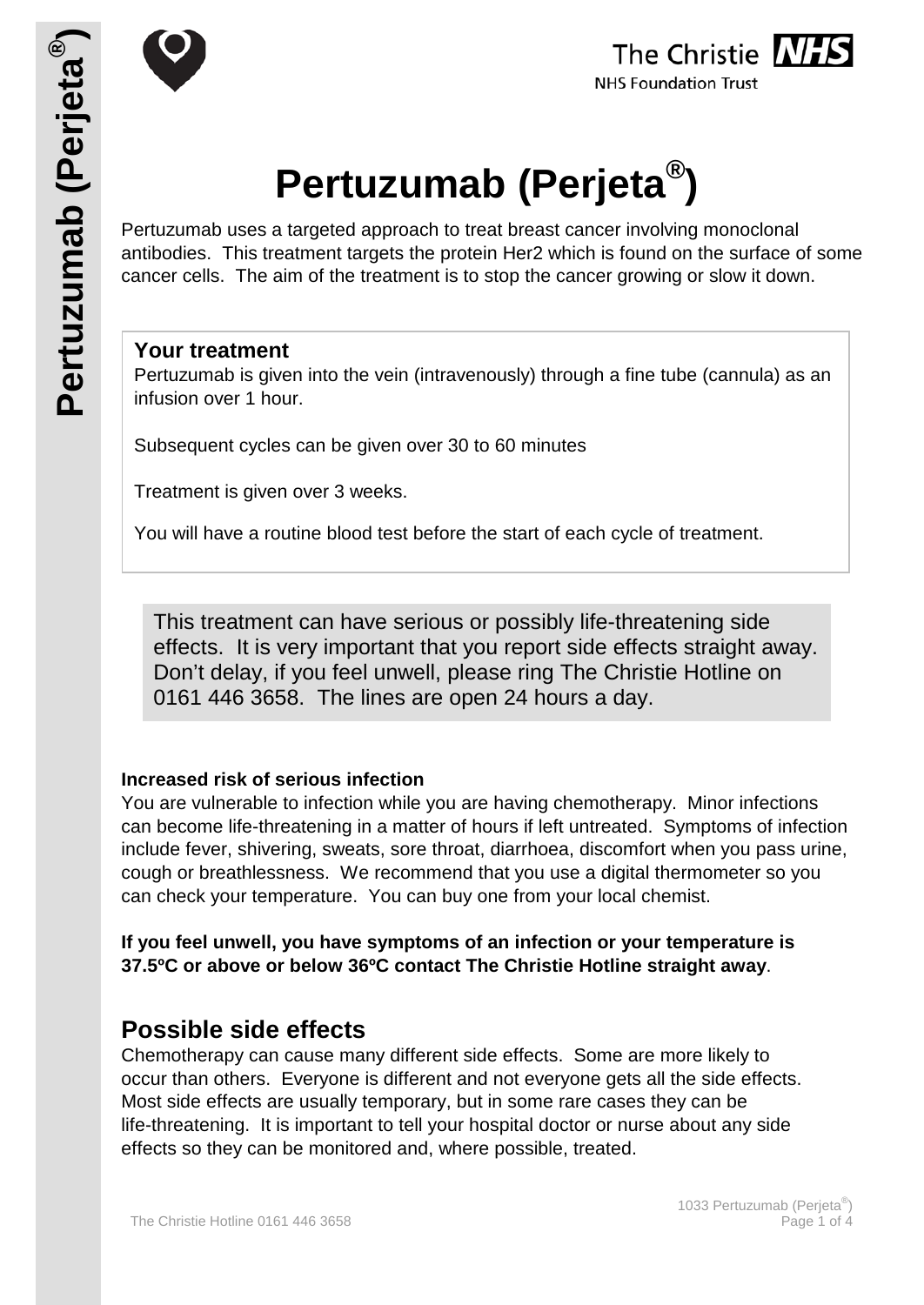## **Common side effects (more than 1 in 10)**

• **Anaemia (low number of red blood cells)**

While having this treatment you may become anaemic. This may make you feel tired and breathless. Let your doctor or nurse know if these symptoms are a problem. You may need a blood transfusion.

# • **Bruising or bleeding**

This treatment can reduce the production of platelets which help the blood clot. Let your doctor know if you have any unexplained bruising or bleeding, such as nosebleeds, bloodspots or rashes on the skin, and bleeding gums. You may need a platelet transfusion.

## • **Reactions**

Less commonly, people may experience an allergic reaction with the first or second cycle. This may involve a headache, dizziness, rash or breathlessness. If any of these symptoms occur, call your nurse immediately. These symptoms are usually mild and temporary.

#### • **Lethargy**

Some chemotherapy may make you feel tired and lacking in energy. It can be frustrating when you feel unable to cope with routine tasks. You may benefit from additional support during your treatment. Complementary therapies may be helpful. Speak to your nurse or doctor for further information. If necessary, take time off work. Gentle exercise, such as walking, can be beneficial.

#### • **Skin changes**

You may develop a rash similar to acne on your face/neck/trunk or your skin may be dry and itchy. Please tell your doctor or nurse.

## • **Diarrhoea**

If this becomes a problem while you are having treatment, contact The Christie Hotline for advice. **If you develop severe diarrhoea it is important to contact this hospital straightaway as this may be a sign of a serious infection. Don't delay!**

#### • **Joint and muscle pain**

Pain in the joints (also called arthralgia) or muscles (also called myalgia) can be a temporary side effect while having pertuzumab. It is important to tell your doctor or nurse about this, so that appropriate painkillers can be prescribed.

#### • **Sore mouth**

Your mouth may become sore or dry, or you may notice small mouth ulcers during this treatment. Drinking plenty of fluids and cleaning your teeth regularly and gently with a soft toothbrush can help to reduce the risk of this happening. We can prescribe a mouthwash for you to use during treatment. You can dilute this with water if your mouth is sore. For ask your doctor or nurse for further advice. There is also general mouth care information in the chemotherapy booklet. If you continue to have a sore mouth, please contact The Christie Hotline.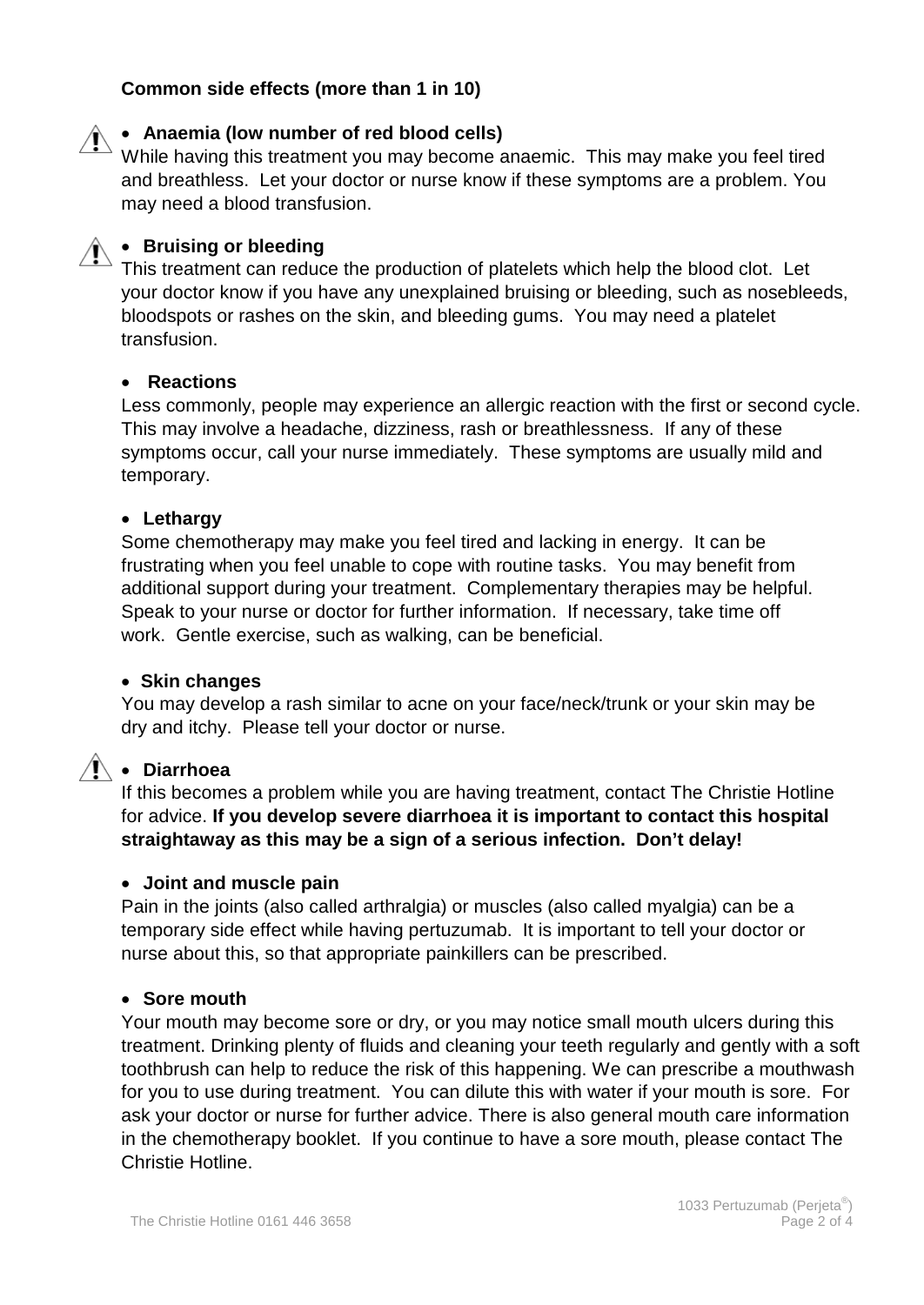## • **Nausea and vomiting (sickness)**

The severity of this varies from person to person. Anti-sickness medication may be given along with your chemotherapy to prevent this. You will be given anti-sickness tablets to take at home. If you continue to feel or be sick, contact your GP or this hospital, because your anti-sickness medication may need to be changed or increased.

## • **Constipation**

Try to drink plenty of fluids and eat foods high in fibre. Report this to your hospital doctor who may prescribe a suitable laxative. Ask the staff for a copy of Eating: Help Yourself which has useful ideas about diet when you are having treatment.

## **Uncommon side effects (less than 1 in 10)**

## • **Effects on the heart**

Pertuzumab can sometimes affect your heart function. If you experience any unusual shortness of breath, swelling of your ankles or a rapid heartbeat, please contact The Christie Hotline immediately.

## • **Hair thinning**

You will not usually lose your hair with this chemotherapy but some people do have some thinning of their hair. Please remember that this is a temporary side effect and your hair will grow back normally when your treatment is completed. If you would like an appointment with the wig service, this can be arranged for you by visiting the Cancer information centre (department 7). A selection of headscarves and turbans is available from 'Headstart'.

## **Serious and potentially life threatening side effects**

In a small proportion of patients chemotherapy can result in very severe side effects which may rarely result in death. The team caring for you will discuss the risk of these side effects with you.

## **Contraception**

We recommend that you use a form of contraception to avoid pregnancy throughout pertuzumab treatment and up to 6 months after your last dose of pertuzumab If you suspect you may be pregnant please contact the hospital immediately.

## **Late side effects**

Some side effects may become evident only after a number of years. In reaching any decision with you about treatment, the potential benefit you receive from treatment will be weighed against the risks of serious long term side effects to the heart, lungs, kidneys and bone marrow. With some drugs there is also a small but definite risk of developing another cancer. If any of these problems specifically applies to you, the doctor will discuss these with you and note this on your consent form.